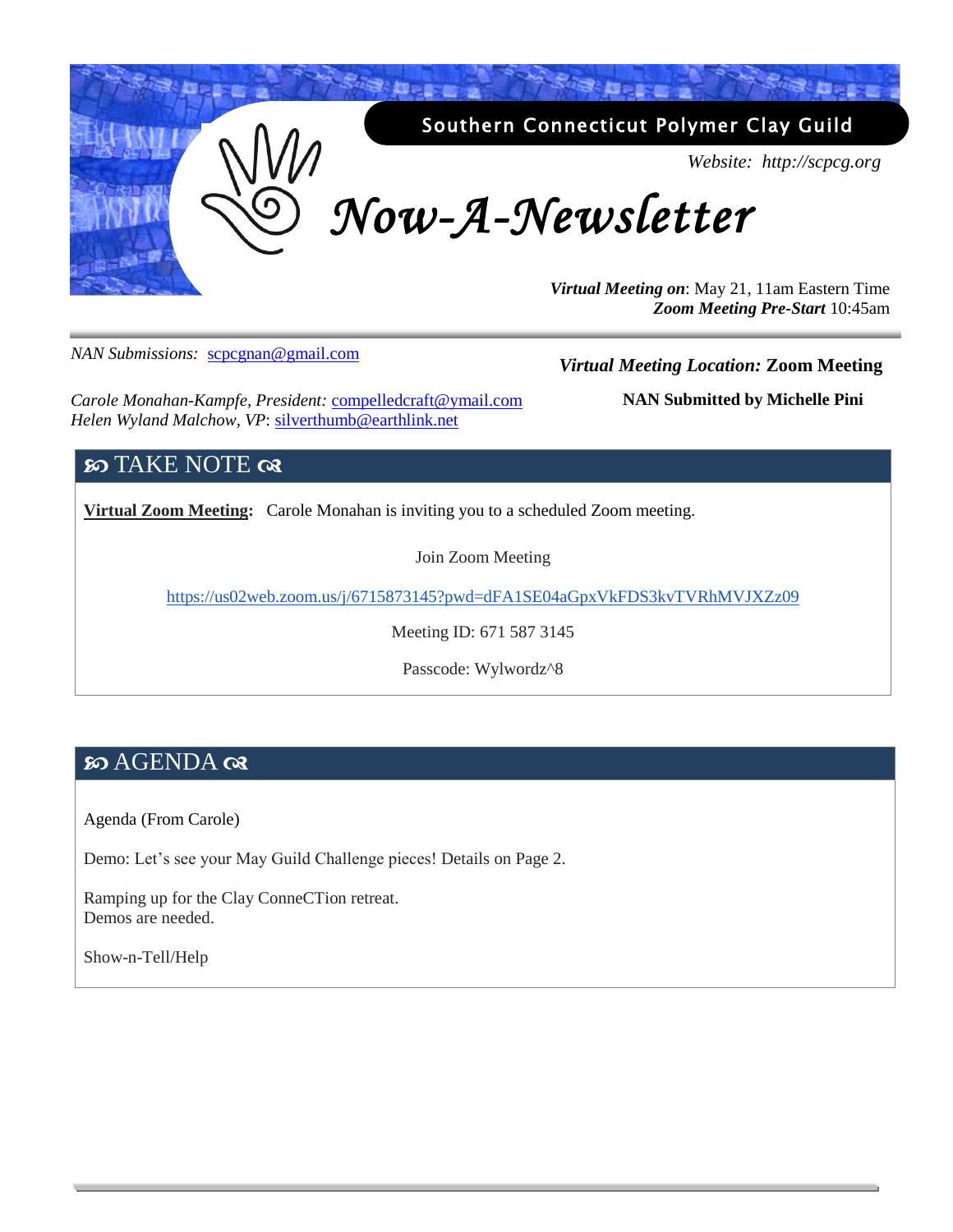## so Guild Challenge – Reminder Due at May Meeting  $\infty$

What symbolizes Spring to you? Flowers, butterflies, leaves, Easter, Spring break, pets, bike riding, to name some. Should you decide to participate that is the question you have to answer. Create something that represents Spring to you!

But it can't be that simple, so whatever you make you need to create it in two ways; both 2D and 3D. The 2D version can actually be a photo or drawing; extra points for anyone who actually creates the 2D version as well in clay, but it is not required. (This part of the challenge will be the core of a future challenge as well)

The third element is color. We want to see vibrant colors. Challenge yourself to use a color pallet you don't normally use. Have fun with it.

Spring, 2D and 3D Creations, and Vibrant Colors. Due at the May 21<sup>st</sup> Meeting. -- Some Spring Ideas:



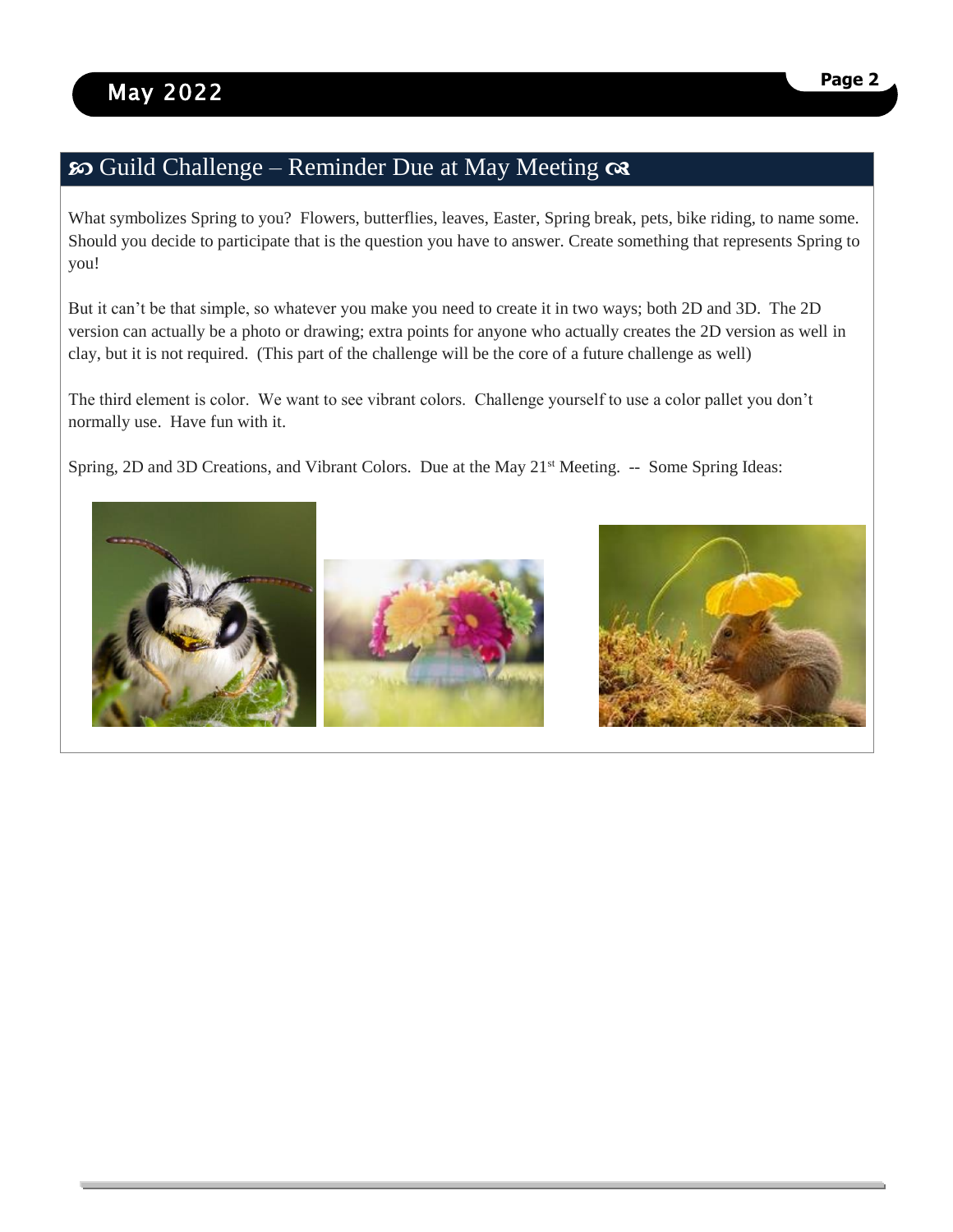From Sharon:



**Artspace New Haven**, a leader in contemporary art in Connecticut, is pleased to announce the **2022 Open Source Art Festival: In Common Spaces**, a newlyenvisioned fall visual arts festival, taking place October 21–30, 2022. "Aligned with the [2022 Cultural Equity Plan,](https://drive.google.com/file/d/1rpuX5issVtSdgunuwGJksj9X9BFNFDcA/view) the festival this year intends to reach neighborhoods across greater New Haven in a structure including the tradition of open studios, private studios, and Haven studios (formerly alternative space), alongside new Neighborhood Platforms with curated exhibitions, and programming at Artspace New Haven to provide access, artistic experimentation, and civic discourse for all in our common spaces," said Artspace New Haven Director of Curatorial Affairs, Laurel McLaughlin.

Artspace New Haven's 2022 Open Source Art Festival gathers artists, curators, cultural producers, organizers, and audiences across the city of New Haven to convene around shared artistic processes and experimentation. The newly-imagined fall 2022 iteration, *In Common Spaces*, takes its title from the idea of Artspace as a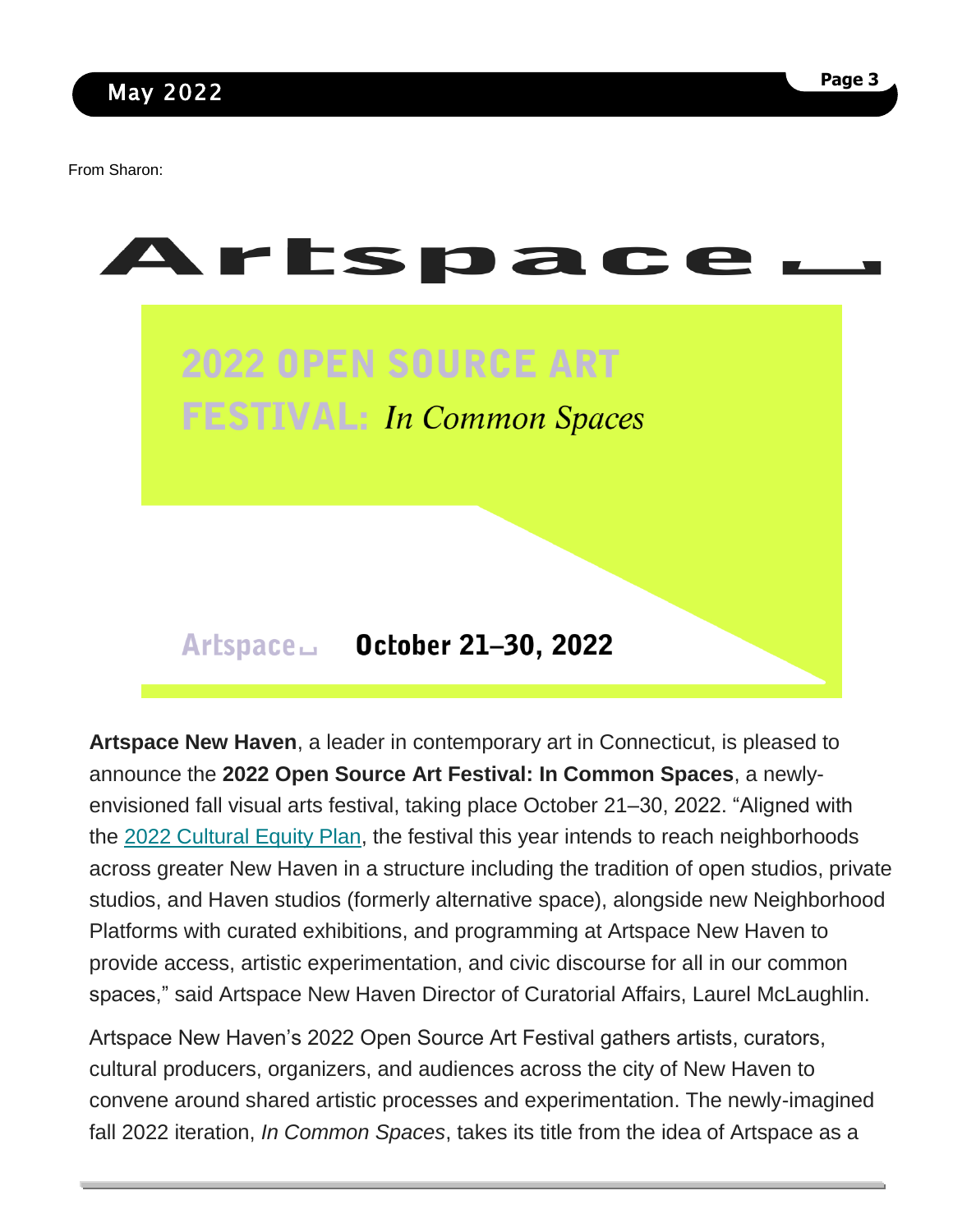# May 2022

shared space for the visual arts, branching outwards to include the collective experience of communion in shared spaces beyond our gallery walls. We acknowledge that this feeling of communion is challenged by red-lining, racism, xenophobia, and COVID-19. In keeping with the New Haven Municipal Cultural Equity Plan, which reckons with these systemic challenges, the festival hopes to ignite citywide joy, curiosity, and questioning within New Haven's artistic communities. *In Common Spaces* is an opening of studio practices as the festival has done for forty years, a new convening of exhibitions in our neighborhoods to broaden access to Open Source for all, and a reflection on New Haven's desires to assemble around artistic experimentation and support through programming.

## **[Open Call for Neighborhood Platforms Organizers](https://artspacenewhaven.org/opportunities/curator-organizer-collectives/)**

While the 2022 Open Source Art Festival: *In Common Spaces* manifests across the city of New Haven, our informational hub will be designated "The Spot." "The Spot" will have information, maps, and schedules relating to *In Common Spaces*, and also models a "common space" with a community fridge stocked with snacks and beverages as well as sitting areas to relax over conversation with fellow festival attendees, friends, chosen family, and new acquaintances. Artspace New Haven is a home for experimentation and civic discourse during the 2022 Open Source Art Festival, and year-round through our exhibitions and programming.

**Open Source Art Festival** is free and open to the public. Registration for participant artists and partner non-profit arts organizations and galleries will open on **Monday, June 15 and close August 15, 2022**. The cost is \$50. Please join us! More information, including an FAQ and Artist Toolkit, will be available soon.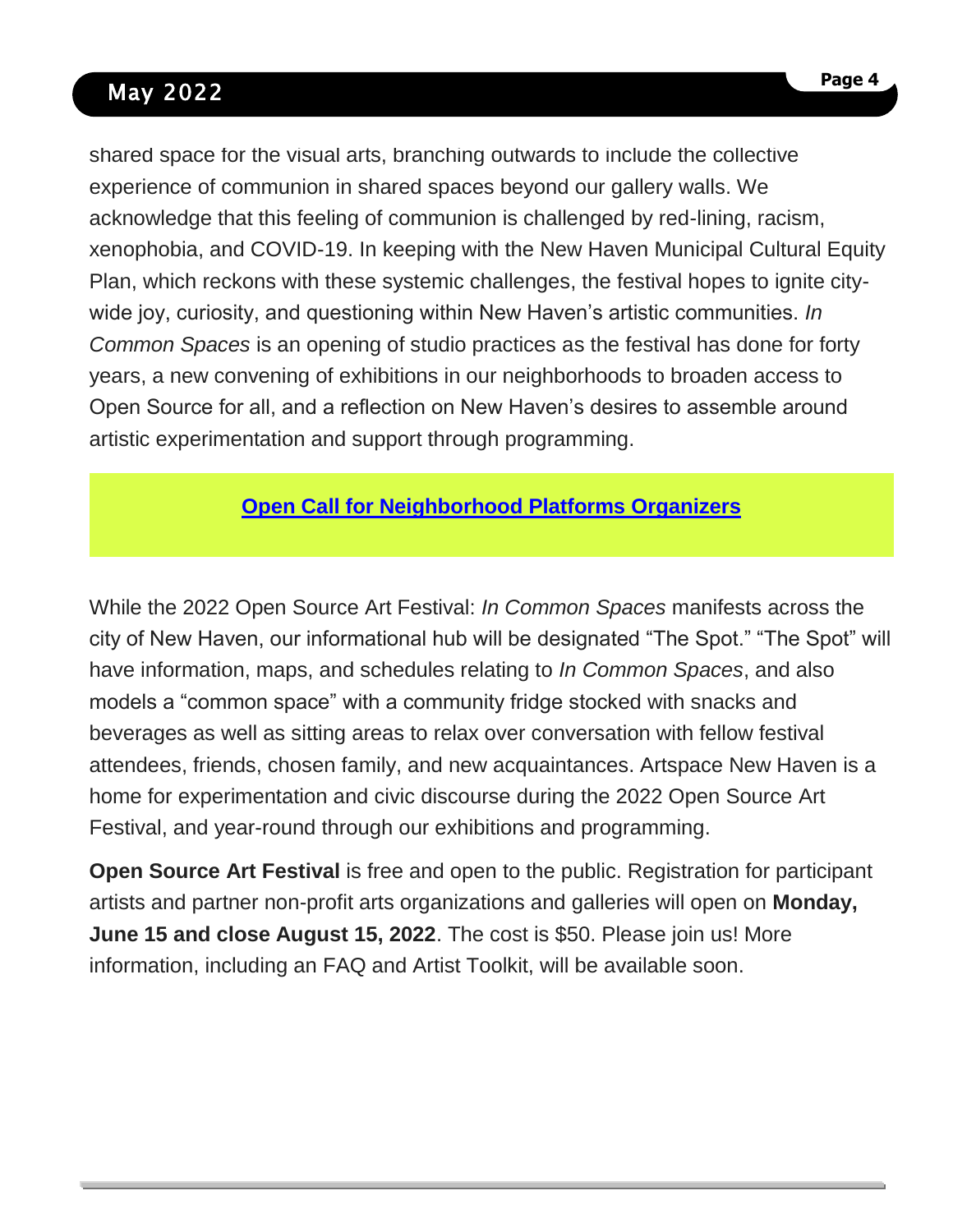# May 2022

From Cat: I know Spring just got here but check out the colors for Fall/Winter:

<https://www.pantone.com/articles/fashion-color-trend-report/new-york-fashion-week-autumn-winter-2022-2023>

### About the Autumn/Winter 2022/2023 New York Fashion Week Color Palette:

Contrasting colors that bring together our co-existing desires for rest and relaxation with exuberant expression.



#### About the Autumn/Winter 2022/2023 Core Classics:

Classic, seasonless hues whose versatility express longevity





**PANTONE 12-0602 Arctic Wolf** Arctic Wolf is a softly shaded tactile white.

**PANTONE 12-0813 Autumn Blonde** 

Creamy Autumn Blonde gently nurtures.



**PANTONE 19-4105** Polar Night

A cosmically inspired blue hue, Polar Night explores the mysteries of new horizons.



**PANTONE 17-0210 Loden Frost** 

Loden Frost, an earth infused green tone that calms and restores.



**PANTONE 16-3917 Chiseled Stone**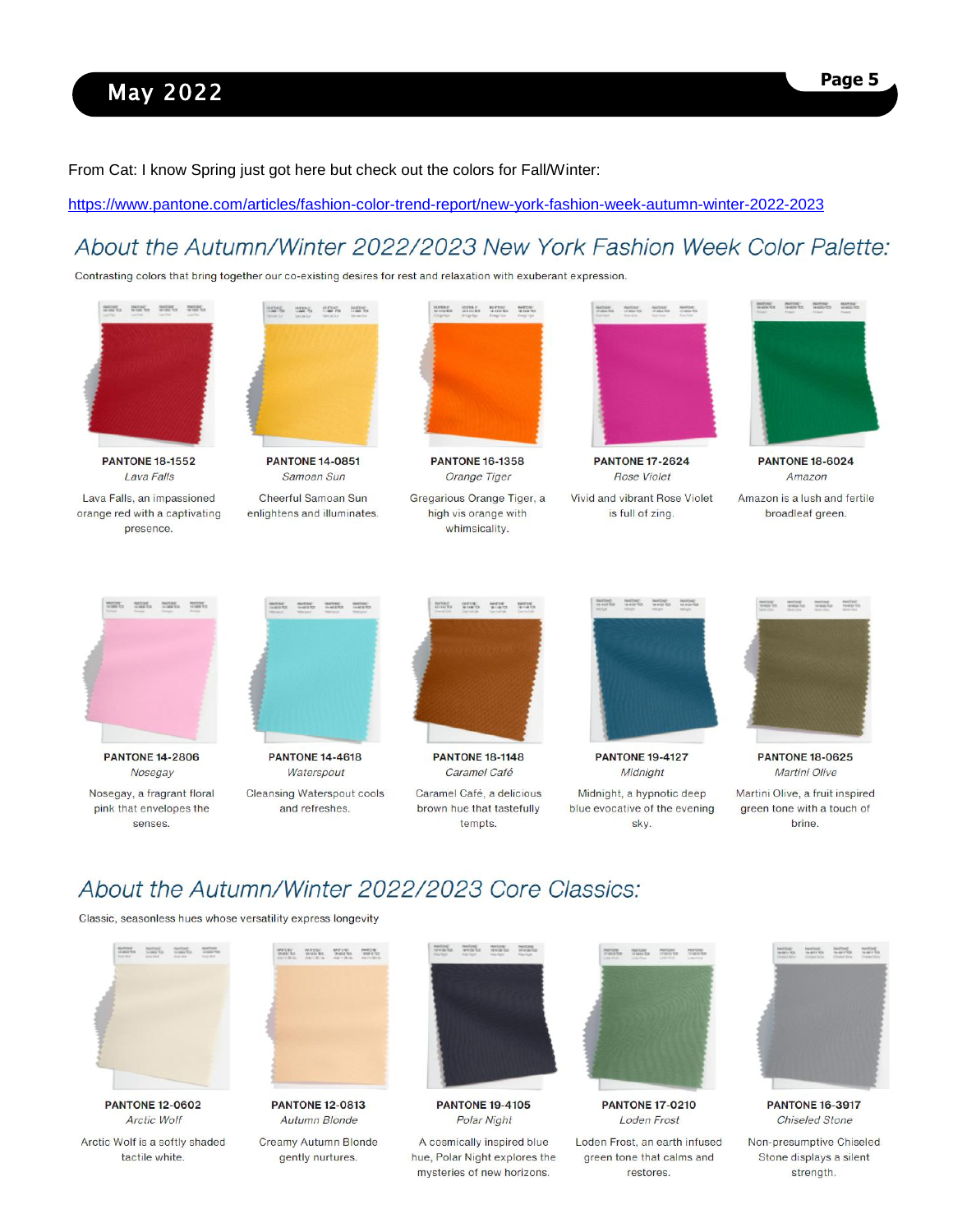# May 2022

#### From Carol:

Great read from Luann about creativity! [https://luannudell.wordpress.com](https://luannudell.wordpress.com/)



# **Luann Udell**

---------------------------

Muddling through life with the help of art.

"Very interesting little book. I get the feeling syndee H has read this! "

[The Art of Noticing: 131 Ways to Spark Creativity, Find Inspiration, and Discover Joy in the Everyday](https://www.amazon.com/Art-Noticing-Creativity-Inspiration-Discover/dp/0525521240/ref=asc_df_0525521240/?tag=hyprod-20&linkCode=df0&hvadid=343221129552&hvpos=&hvnetw=g&hvrand=9066765056167781712&hvpone=&hvptwo=&hvqmt=&hvdev=c&hvdvcmdl=&hvlocint=&hvlocphy=9003454&hvtargid=pla-738560020030&psc=1&tag=&ref=&adgrpid=67797266103&hvpone=&hvptwo=&hvadid=343221129552&hvpos=&hvnetw=g&hvrand=9066765056167781712&hvqmt=&hvdev=c&hvdvcmdl=&hvlocint=&hvlocphy=9003454&hvtargid=pla-738560020030)